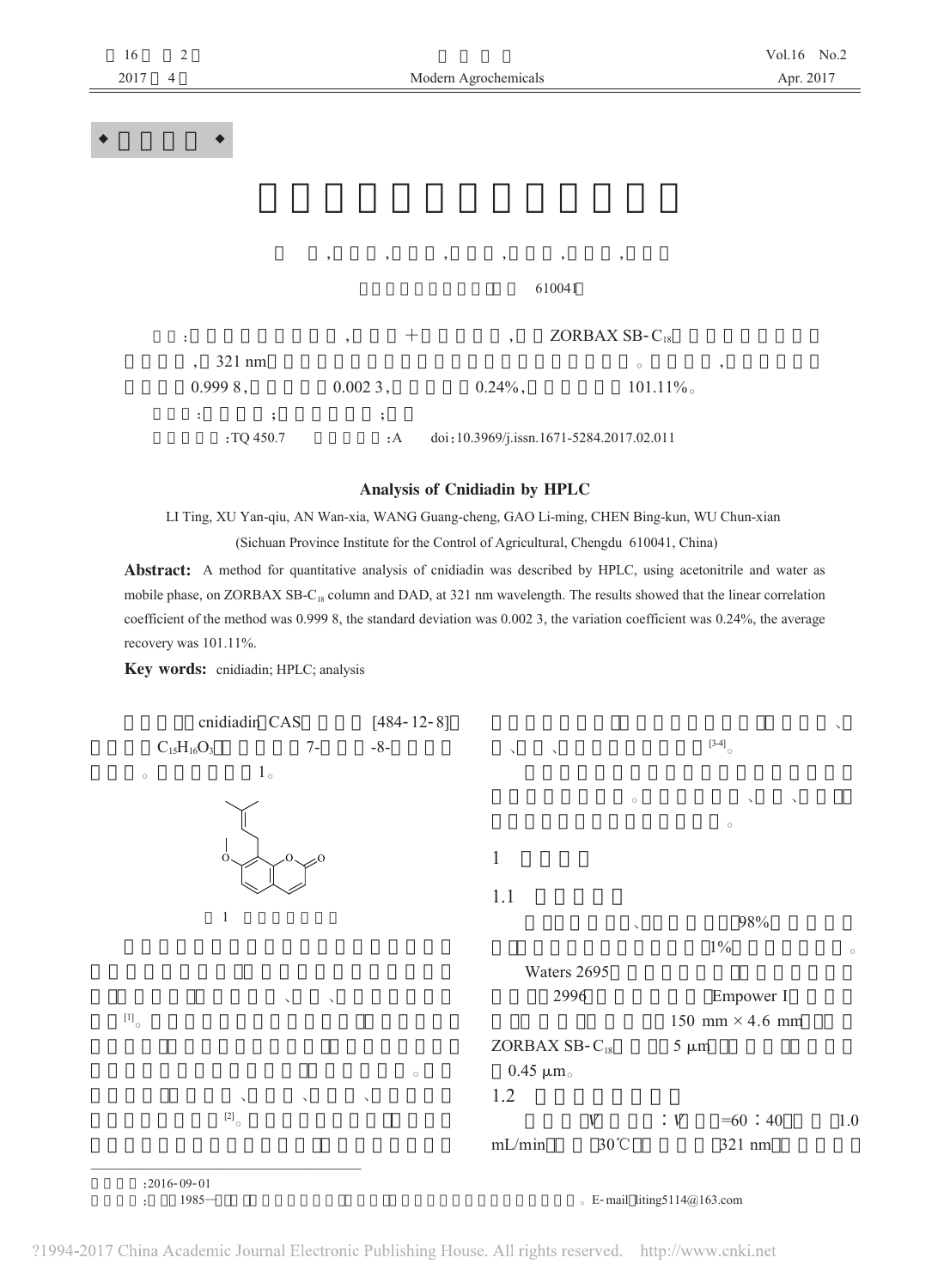$2.1$ 

Waters





 $0.0023$ 

 $0.24%$ 

 $\overline{(\ }$ 

 $1\,$   $_\circ$ 

 $\sqrt{48}$  $\big)$ 

2996

 $200 - 400$  nm

2.5

6